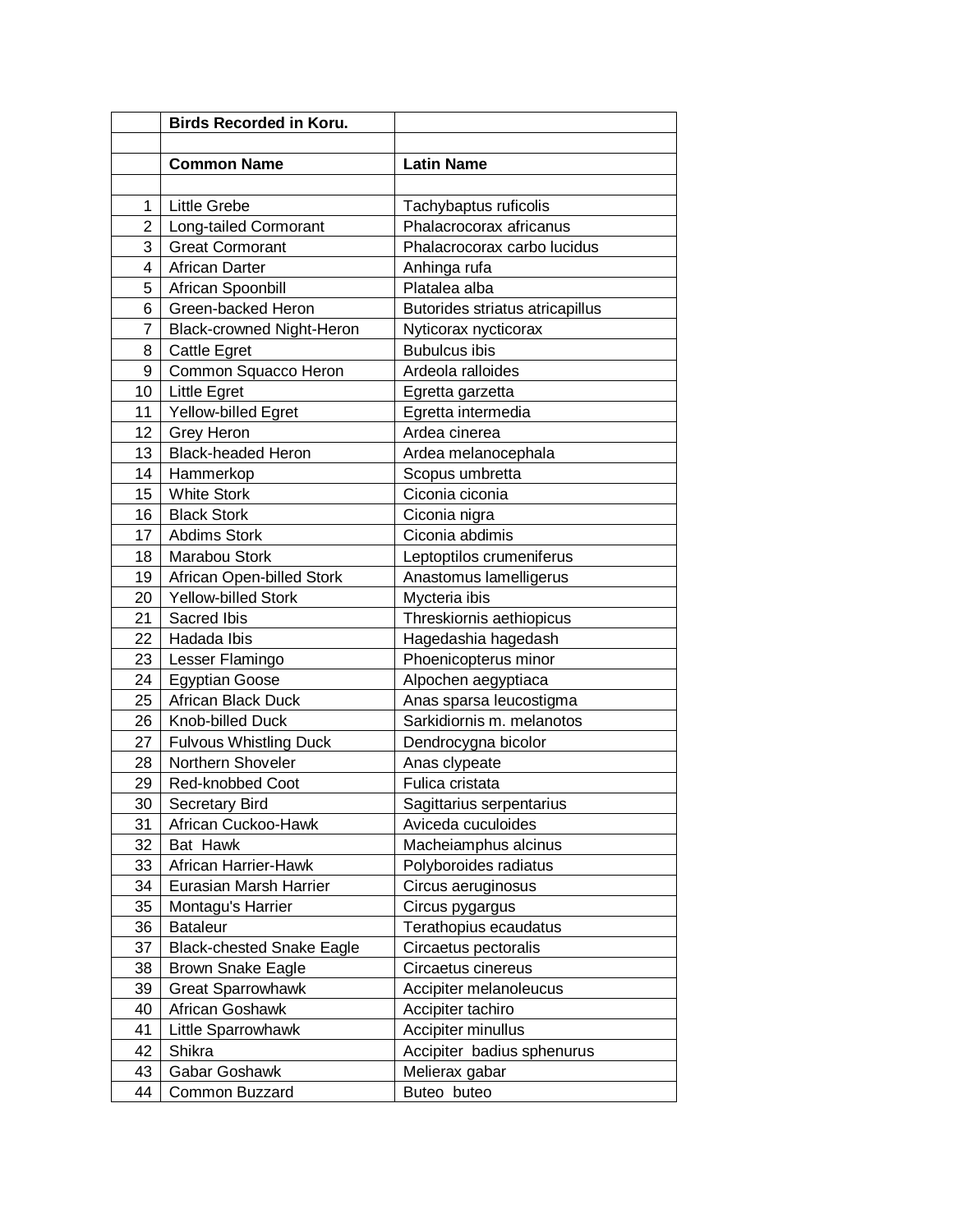| 45 | Augur Buzzard                 | Buteo augur                     |
|----|-------------------------------|---------------------------------|
| 46 | Long-crested Eagle            | Lophaetus occipitalis           |
| 47 | <b>Martial Eagle</b>          | Polemaetus bellicosus           |
| 48 | African Hawk-Eagle            | Hieraaetus spilogaster          |
| 49 | <b>Tawny Eagle</b>            | Aquila rapax                    |
| 50 | Wahlberg's Eagle              | Aquila wahlbergi                |
| 51 | African Fish Eagle            | Haliaectus vocifer              |
| 52 | Palm-Nut Vulture              | Gypohierax angolensis           |
| 53 | <b>Black Kite</b>             | Milvus migrans                  |
| 54 | <b>Black-shouldered Kite</b>  | Elanus caeruleus                |
| 55 | Pygmy Falcon                  | Polihierax semitorquatus        |
| 56 | Lanner Falcon                 | Falco biarmicus                 |
| 57 | Eurasian Hobby                | Falco subbuteo                  |
| 58 | <b>Lesser Kestrel</b>         | Falco naumanni                  |
| 59 | <b>Scaley Francolin</b>       | Francolinus squamatus           |
| 60 | <b>Common Quail</b>           | Coturnix coturnix               |
| 61 | <b>Helmeted Guineafowl</b>    | Numida meleagris                |
| 62 | <b>Crested Guineafowl</b>     | Guttera pucherani verrauxi      |
| 63 | <b>Grey Crowned Crane</b>     | Balearica regulorum gibbericeps |
| 64 | <b>Black Crake</b>            | Limnocorax flavirostra          |
| 65 | <b>Black-bellied Bustard</b>  | Eupaditis m. melanogaster       |
| 66 | <b>African Wattled Plover</b> | Vanellus senegallus             |
| 67 | Senegal Plover                | Vanellus lugubris               |
| 68 | <b>Green Sandpiper</b>        | Tringa ochropus                 |
| 69 | Wood Sandpiper                | Tringa glareola                 |
| 70 | Speckled Pigeon               | Columba guinea                  |
| 71 | Ring-necked Dove              | Streptopelia capicola           |
| 72 | Red-eyed Dove                 | Streptopelia semitorquata       |
| 73 | Laughing Dove                 | Streptopelia senegalensis       |
| 74 | <b>Tambourine Dove</b>        | Turtur tympanistria             |
| 75 | <b>Blue-spotted Wood Dove</b> | Turter afer                     |
| 76 | Emerald-spotted Wood Dove     | Turtur chalcospilos             |
| 77 | Namaqua Dove                  | Oena capensis                   |
| 78 | African Green Pigeon          | Treron australis                |
| 79 | <b>Brown Parrot</b>           | Poicephalus meyeri              |
| 80 | Fischer's Lovebird            | Agapornis fischeri              |
| 81 | Eastern Grey Plantain-eater   | Crinifer zonurus                |
| 82 | Ross's Turaco                 | Musophaga rossae                |
| 83 | Hartlaub's Turaco             | Tauraco hartlaubi               |
| 84 | Black-&-white Cuckoo          | Clamator jacobinus              |
| 85 | Levaillant's Cuckoo           | Clamator levaillanti            |
| 86 | <b>Red-Chested Cuckoo</b>     | Cuculus solitarius              |
| 87 | African Cuckoo                | Cuculus gularis                 |
| 88 | Eurasian Cuckoo               | Cuculus canorus                 |
| 89 | <b>Black Cuckoo</b>           | Cuculus clamosus                |
| 90 | African Emerald Cuckoo        | Chrysococcyx cupreus            |
| 91 | Klaas's Cuckoo                | Chrysococyx klaas               |
| 92 | Diederik Cuckoo               | Chrysococcyx caprius            |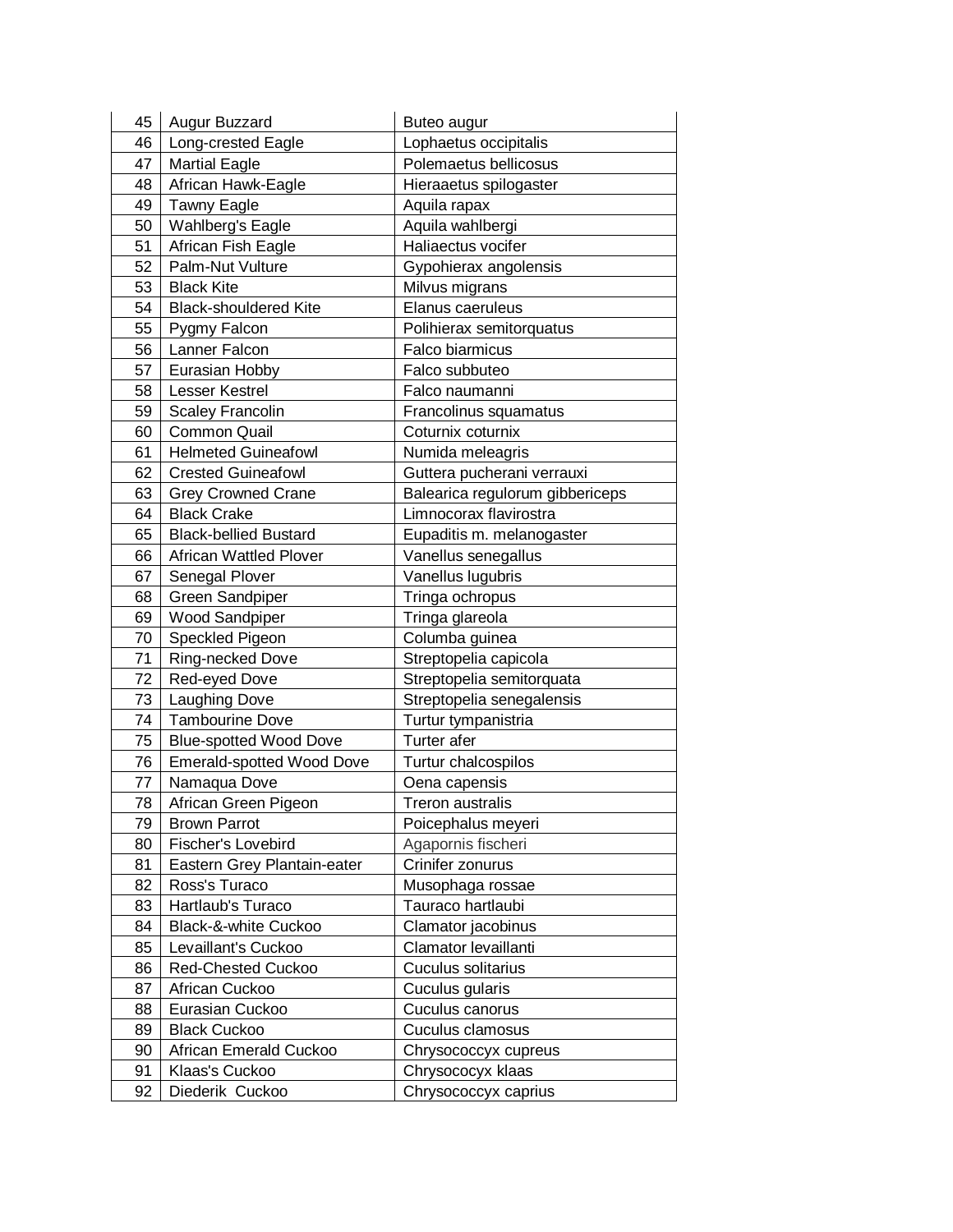| 93  | Senegal Coucal                 | Centropus s. senegalensis       |
|-----|--------------------------------|---------------------------------|
| 94  | <b>Blue-headed Coucal</b>      | Centropus monachus              |
| 95  | <b>White-browed Coucal</b>     | Centropus superciliosus         |
| 96  | African Scops Owl              | Otus scops                      |
| 97  | Spotted Eagle Owl              | <b>Bubo africanus</b>           |
| 98  | Verreaux's Eagle Owl           | <b>Bubo lacteus</b>             |
| 99  | African Wood Owl               | Ciccaba woodfordii              |
| 100 | Montane Nightjar               | Caprimulgus poliocephalus       |
| 101 | <b>Freckled Nightjar</b>       | Caprimulgus tristigma           |
| 102 | African Palm Swift             | Cypsiurus parvus                |
| 103 | <b>Mottled Swift</b>           | Apus aequturialis               |
| 104 | Nyanza Swift                   | Apus niansae                    |
| 105 | White-rumped Swift             | Apus cafer                      |
| 106 | <b>Horus Swift</b>             | Apus horus                      |
| 107 | <b>Little Swift</b>            | Apus affinis                    |
| 108 | <b>Speckled Mousebird</b>      | Colius striatus                 |
| 109 | Blue-naped Mousebird           | Urocolius macrourus pulcher     |
| 110 | Narina Trogon                  | Apaloderma n. narina            |
| 111 | African Pygmy Kingfisher       | Ispidina picta                  |
| 112 | <b>Striped Kingfisher</b>      | Halcyon chelicuti               |
| 113 | <b>Woodland Kingfisher</b>     | Halcyon senegalensis            |
| 114 | <b>Giant Kingfisher</b>        | Ceryle maxima                   |
| 115 | Malachite Kingfisher           | Alcedo cristata galerita        |
| 116 | Pied Kingfisher                | Ceryle r. rudis                 |
| 117 | Little Bee-eater               | Merops pusillus                 |
| 118 | Madagascar Bee-eater           | Merops superciliosus            |
| 119 | Eurasian Bee-eater             | Merops apiaster                 |
| 120 | White-throated Bee-eater       | Merops albicollis               |
| 121 | <b>Eurasian Roller</b>         | Coracias garrulus               |
| 122 | <b>Lilac-breasted Roller</b>   | Coracias caudata                |
| 123 | Rufous-crowned Roller          | Coracias n. naevia              |
| 124 | <b>Broad-billed Roller</b>     | Eurystomus glaucurus suahelicus |
| 125 | Hoopoe                         | Upupa epops africana            |
| 126 | Green Wood Hoopoe              | Phoeniculus purpureus           |
| 127 | <b>Common Scimitarbill</b>     | Phoeniculus cyanomelas          |
|     |                                | Bycanistes subcylindricus       |
| 128 | Black-&-white-casqued Hornbill | subquadratus                    |
| 129 | <b>Crowned Hornbill</b>        | Tockus alboterminatus           |
| 130 | Double-toothed Barbet          | Lybius bidentatus aequatorialis |
| 131 | White-headed Barbet            | Lybius leucocephalus            |
| 132 | <b>Black-billed Barbet</b>     | Lybius guifsobalito             |
| 133 | Spot-flanked Barbet            | Lybius lacrymosum               |
| 134 | <b>Grey-throated Barbet</b>    | Gymnobucco bonaparti            |
| 135 | <b>Red-fronted Tinkerbird</b>  | Pogoniulus pusillus affinis     |
| 136 | Yellow-rumped Tinkerbird       | Pogoniulus bilineatus           |
| 137 | <b>Yellow-billed Barbet</b>    | Trachyphonus purpuratus         |
| 138 | Greater Honeyguide             | Indicator indicator             |
| 139 | Lesser Honeyguide              | Indicator minor                 |
| 140 | Scaly-throated Honeyguide      | Indicator variegatus            |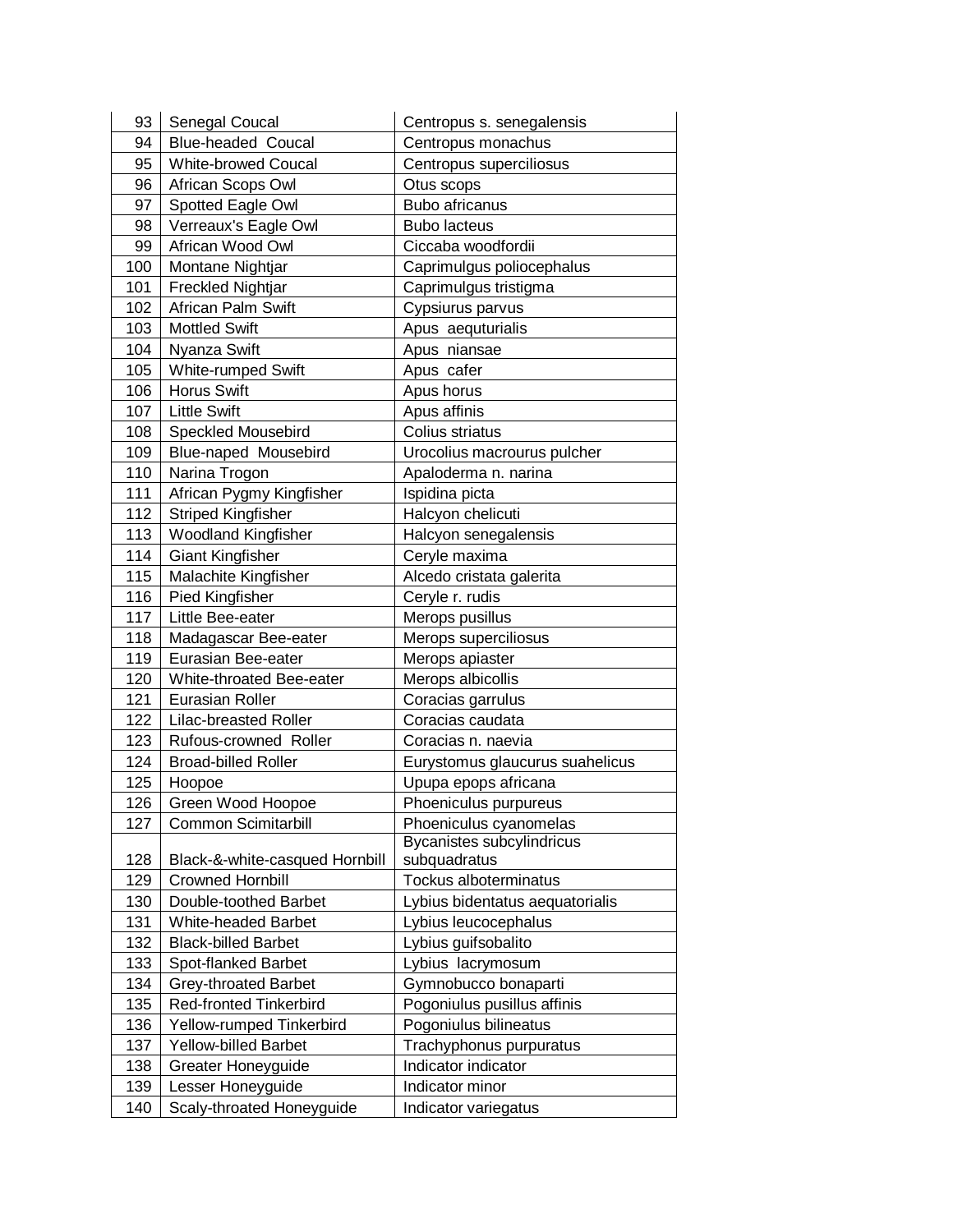| 141 | Red-throated Wryneck          | Jynx ruficollis                    |
|-----|-------------------------------|------------------------------------|
| 142 | Nubian Woodpecker             | Campethera nubica                  |
| 143 | Cardinal Woodpecker           | Dendropicos fuscescens             |
| 144 | Grey Woodpecker               | Mesopicos goertae                  |
| 145 | <b>Banded Martin</b>          | Riparia cincta suahelica           |
| 146 | <b>Wire-tailed Swallow</b>    | Hirundo smithii                    |
| 147 | <b>Barn Swallow</b>           | Hirundo rustica                    |
| 148 | <b>Red-rumped Swallow</b>     | Hirundo daurica                    |
| 149 | <b>Mosque Swallow</b>         | Hirundo senegalensis               |
| 150 | <b>Lesser-striped Swallow</b> | Hirundo abyssinica                 |
| 151 | <b>African Rock Martin</b>    | Hirundo fuligula                   |
| 152 | <b>Common House Martin</b>    | Delichon urbica                    |
| 153 | <b>Black Sawwing</b>          | Psalidoprocne pristoptera          |
| 154 | White-headed Sawwing          | Psalidoprocne albiceps             |
| 155 | <b>Tree Pipit</b>             | Anthus trivialis                   |
| 156 | Plain-backed Pipit            | Anthus cersvinus                   |
| 157 | Yellow-throated Longclaw      | Macronyx croceus                   |
| 158 | Cape Wagtail                  | Motacilla capensis                 |
| 159 | <b>Yellow Wagtail</b>         | Motacilla flava                    |
| 160 | African Pied Wagtail          | Motacilla aguimp                   |
| 161 | Mountain Wagtail              | Motacilla clara torrentium         |
| 162 | <b>Common Bulbul</b>          | Pyconotus barabatus                |
| 163 | Slender-billed Greenbul       | Andropadus gracilirostris          |
| 164 | Yellow-whiskered Greenbul     | Andropadus latriostris             |
| 165 | Yellow-throated Leaflove      | Pyrrhurus flavicollis              |
| 166 | <b>Black-lored Babbler</b>    | Turdoides melanops                 |
| 167 | Arrow-marked Babbler          | Turdoides jardinei                 |
| 168 | Brown Babbler                 | Turdoides plebejus                 |
| 169 | Northern Anteater Chat        | Myrmecocichla aethiops cryptoleuca |
| 170 | Northern Wheatear             | Oenanthe oenanthe                  |
| 171 | Pied Wheatear                 | Oenanthe pleschanka                |
| 172 | White-browed Shrub Robin      | Cercotrinchas leucophyrs           |
| 173 | White-browed Robin Chat       | Cossypha heuglini                  |
| 174 | African Thrush                | Turdus pelios centralis            |
| 175 | Spotted Flycatcher            | Muscicapa striata                  |
| 176 | Northern Black Flycatcher     | Melaenornis edolioides             |
| 177 | Pale Flycatcher               | Bradornis pallidus                 |
| 178 | African Grey Flycatcher       | Bradornis microrhynchus            |
| 179 | Olivaceous Warbler            | Hippolais pallida                  |
| 180 | Dark-capped Yellow Warbler    | Chloropeta natalensis              |
| 181 | Common Whitethroat            | Sylvia communis                    |
| 182 | Blackcap                      | Sylvia atricapilla                 |
| 183 | African Moustached Warbler    | Sphenoeacus mentalis               |
| 184 | <b>Willow Warbler</b>         | Phylloscopus trochilus             |
| 185 | Red-faced Cisticola           | Cisticola erythrops sylvia         |
| 186 | Singing Cisticola             | Cisticola cantans                  |
| 187 | <b>Winding Cisticola</b>      | Cisticola g. amphilectus           |
| 188 | Tawny-flanked Prinia          | Prinia subflava                    |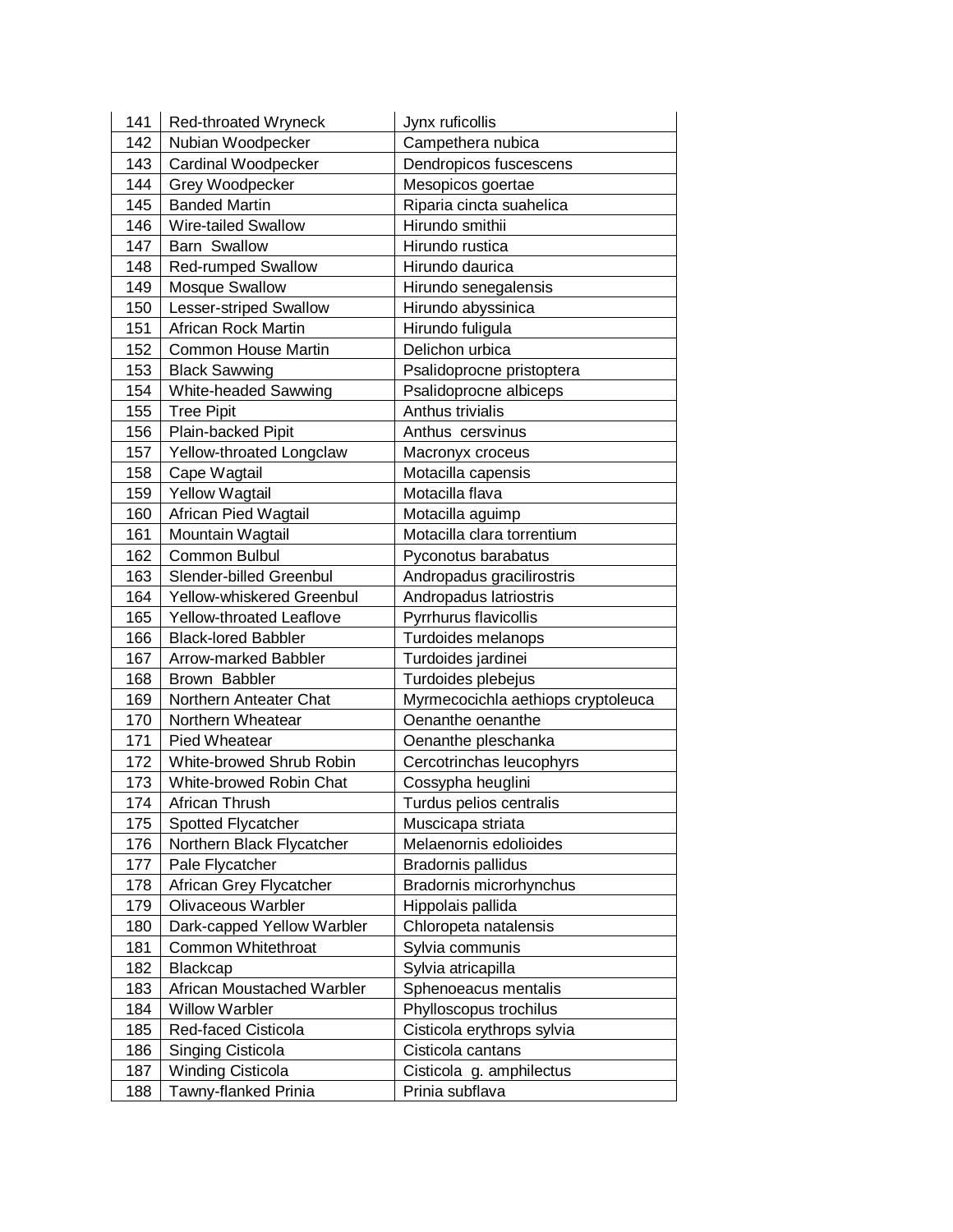| 189 | White-chinned Prinia                | Prinia leucopogon          |
|-----|-------------------------------------|----------------------------|
| 190 | <b>Buff-bellied Warbler</b>         | Phyllolias pulchella       |
| 191 | <b>Yellow-breasted Apalis</b>       | Apalis flavida             |
| 192 | <b>Black-throated Apalis</b>        | Apalis jacksoni            |
| 193 | Grey-backed Cameroptera             | Cameroptera brevicaudata   |
| 194 | Grey-capped Warbler                 | Eminia iepida              |
| 195 | Red-faced Crombec                   | Sylvietta whytii           |
| 196 | Yellow-bellied Hyliota              | Hyliota flavigaster        |
| 197 | Yellow White-eye                    | Zosterops senegalensis     |
| 198 | White-bellied Tit                   | Parus albiventris          |
| 199 | <b>Chin-spot Batis</b>              | <b>Batis molitor</b>       |
| 200 | <b>Black-headed Batis</b>           | <b>Batis minor</b>         |
| 201 | Common Wattle-eye                   | Platysteria cyanea         |
| 202 | <b>Black-throated Wattle-eye</b>    | Platysteria peltata        |
| 203 | African Blue Flycatcher             | Erannornis longicauda      |
| 204 | African Paradise Flycatcher         | Terpsiphone viridis        |
| 205 | <b>Red-backed Shrike</b>            | Lanius collurio            |
| 206 | Grey-backed Fiscal                  | Lanius excubitorius        |
| 207 | <b>Common Fiscal</b>                | Lanius collaris            |
| 208 | <b>Black-backed Puffback</b>        | Dryoscopus cubla           |
| 209 | Northern Puffback                   | Dryoscopus g. malazacii    |
| 210 | Brown-capped Tchagra                | Tchagra australis          |
| 211 | <b>Black-capped Tchagra</b>         | Tchagra senegala           |
| 212 | <b>Black-headed Gonolek</b>         | Laniarius barbarus         |
| 213 | <b>Tropical Boubou</b>              | Laniarius ferrugineus      |
| 214 | Sulphur-breasted Bush-shrike        | Malaconotus sulfureopectus |
| 215 | <b>Black Cuckoo-shrike</b>          | Campephaga flava           |
| 216 | Common Drongo                       | Dicrurus adsimilis         |
| 217 | <b>Black-headed Oriole</b>          | Oriolus larvatus           |
| 218 | African Golden Oriole               | Oriolus auratus            |
| 219 | Eurasian Golden Oriole              | Oriolus oriolus            |
| 220 | <b>Pied Crow</b>                    | Corvus albus               |
| 221 | Piapiac                             | Ptilostomus afer           |
| 222 | Stuhlmann's Starling                | Poeoptera stuhlmanni       |
| 223 | <b>Greater Blue-eared Starling</b>  | Lamprotornis chalybaeus    |
| 224 | Ruppell's Long-tailed Starling      | Lamprotornis purpuropteru  |
| 225 | <b>Superb Starling</b>              | Spreo superbus             |
| 226 | Violet-backed Starling              | Cinnyrinclus leucogaster   |
| 227 | <b>Wattled Starling</b>             | Creatophora cinerea        |
| 228 | Red-billed Oxpecker                 | Buphagus erythrorhynchus   |
| 229 | <b>Collared Sunbird</b>             | Anthreptes collaris        |
| 230 | Western Violet-backed Sunbird       | Anthreptes longuemarei     |
| 231 | Variable Sunbird                    | Nectarinia venusta         |
| 232 | <b>Purple-banded Sunbird</b>        | Nectarinia bifasciata      |
| 233 | Northern Double-collared<br>Sunbird | Nectarinia preussi         |
| 234 | <b>Copper Sunbird</b>               | Nectarinia cuprea          |
| 235 | <b>Bronze Sunbird</b>               | Nectarinia kilimensis      |
| 236 | Scarlet-chested Sunbird             | Nectarinia senegalensis    |
|     |                                     |                            |